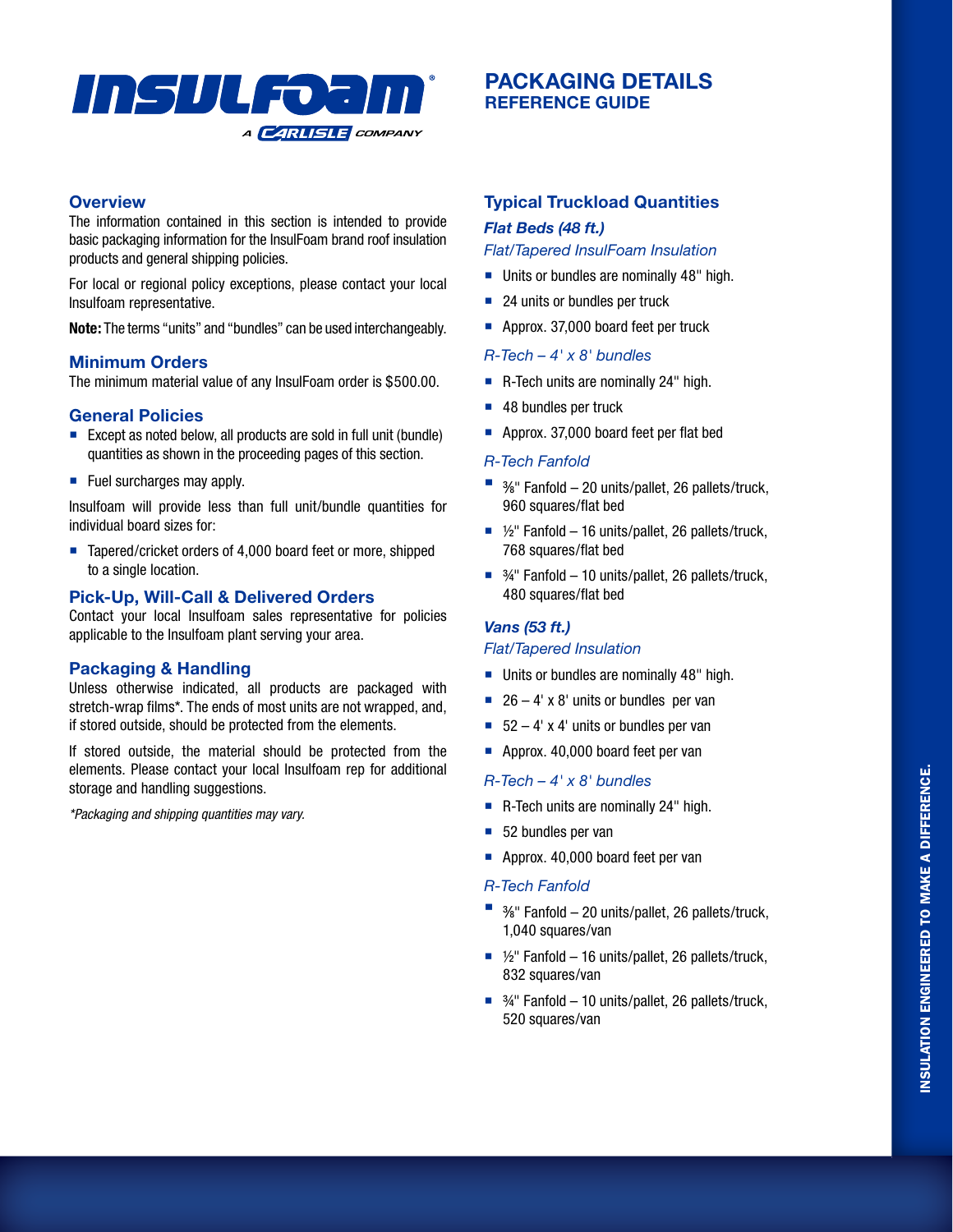## **InsulFoam Flat Stock**

| 4' x 4' Panels               |                        |                  |                                |                             |                                 |
|------------------------------|------------------------|------------------|--------------------------------|-----------------------------|---------------------------------|
| <b>Thickness</b><br>(inches) | <b>Width</b><br>(feet) | Length<br>(feet) | <b>BFT</b> per<br><b>Piece</b> | Pieces per<br><b>Bundle</b> | <b>BFT</b> per<br><b>Bundle</b> |
| $\frac{1}{2}$                | $\overline{4}$         | $\overline{4}$   | 8                              | 96                          | 768                             |
| $\frac{3}{4}$                | $\overline{4}$         | 4                | 12                             | 64                          | 768                             |
| $\mathbf{1}$                 | $\overline{4}$         | 4                | 16                             | 48                          | 768                             |
| $1\frac{1}{2}$               | $\overline{4}$         | 4                | 24                             | 32                          | 768                             |
| $\overline{2}$               | $\overline{4}$         | 4                | 32                             | 24                          | 768                             |
| $2\frac{1}{2}$               | $\overline{4}$         | 4                | 40                             | 19                          | 760                             |
| 3                            | $\overline{4}$         | 4                | 48                             | 16                          | 768                             |
| $3\frac{1}{2}$               | $\overline{4}$         | 4                | 56                             | 13                          | 728                             |
| $\overline{4}$               | $\overline{4}$         | 4                | 64                             | 12                          | 768                             |
| $4\frac{1}{2}$               | $\overline{4}$         | 4                | 72                             | 10                          | 720                             |
| 5                            | $\overline{4}$         | 4                | 80                             | $\boldsymbol{9}$            | 720                             |
| $5\frac{1}{2}$               | $\overline{4}$         | $\overline{4}$   | 88                             | 8                           | 704                             |
| 6                            | 4                      | 4                | 96                             | 8                           | 768                             |
| $6\frac{1}{2}$               | $\overline{4}$         | 4                | 104                            | $\overline{7}$              | 728                             |
| $\overline{7}$               | $\overline{4}$         | 4                | 112                            | 6                           | 672                             |
| $7\frac{1}{2}$               | 4                      | 4                | 120                            | 6                           | 720                             |
| 8                            | $\overline{4}$         | 4                | 128                            | 6                           | 768                             |
| $8\frac{1}{2}$               | $\pmb{4}$              | 4                | 136                            | 5                           | 680                             |
| 9                            | $\overline{4}$         | 4                | 144                            | 5                           | 720                             |

| $4' \times 8'$ Panels        |                        |                  |                         |                             |                                 |
|------------------------------|------------------------|------------------|-------------------------|-----------------------------|---------------------------------|
| <b>Thickness</b><br>(inches) | <b>Width</b><br>(feet) | Length<br>(feet) | <b>BFT</b> per<br>Piece | Pieces per<br><b>Bundle</b> | <b>BFT</b> per<br><b>Bundle</b> |
| $\frac{1}{2}$                | $\overline{4}$         | 8                | 16                      | 96                          | 1536                            |
| $\frac{3}{4}$                | $\overline{4}$         | 8                | 24                      | 64                          | 1536                            |
| $\mathbf{1}$                 | $\overline{4}$         | 8                | 32                      | 48                          | 1536                            |
| $1\frac{1}{2}$               | $\overline{4}$         | 8                | 48                      | 32                          | 1536                            |
| $\overline{2}$               | $\overline{4}$         | 8                | 64                      | 24                          | 1536                            |
| $2\frac{1}{2}$               | $\overline{4}$         | 8                | 80                      | 19                          | 1520                            |
| 3                            | $\overline{4}$         | 8                | 96                      | 16                          | 1536                            |
| $3\frac{1}{2}$               | 4                      | 8                | 112                     | 13                          | 1456                            |
| $\overline{4}$               | $\overline{4}$         | 8                | 128                     | 12                          | 1536                            |
| $4\frac{1}{2}$               | 4                      | 8                | 144                     | 10                          | 1440                            |
| 5                            | $\overline{4}$         | 8                | 160                     | $\boldsymbol{9}$            | 1440                            |
| $5\frac{1}{2}$               | 4                      | 8                | 176                     | 8                           | 1408                            |
| 6                            | 4                      | 8                | 192                     | 8                           | 1536                            |
| $6\frac{1}{2}$               | $\overline{4}$         | 8                | 208                     | $\overline{7}$              | 1456                            |
| $\overline{7}$               | $\overline{4}$         | 8                | 224                     | 6                           | 1344                            |
| $7\frac{1}{2}$               | $\overline{4}$         | 8                | 240                     | 6                           | 1440                            |
| 8                            | $\overline{4}$         | 8                | 256                     | 6                           | 1536                            |
| $8\frac{1}{2}$               | $\overline{4}$         | 8                | 272                     | 5                           | 1360                            |
| 9                            | $\overline{4}$         | 8                | 288                     | 5                           | 1440                            |

Note: Roofing Flat Stock units (bundles) are nominally 48 inches high.

## **R-Tech - 4' x 8' Panels**

# **R-Tech Fanfold Roof Underlayment**

|                              |                        |                  | 2 Square Bundle (4' x 50') - Board feet (BFT) |                                       |                                  |
|------------------------------|------------------------|------------------|-----------------------------------------------|---------------------------------------|----------------------------------|
| <b>Thickness</b><br>(inches) | <b>Width</b><br>(feet) | Length<br>(feet) | <b>BFT</b> per<br><b>Bundle</b>               | <b>Pieces</b><br>per<br><b>Pallet</b> | <b>BFT</b> per<br><b>Pallet</b>  |
| $\frac{3}{8}$                | 4                      | 50               | 75                                            | 20                                    | 1200                             |
| $\frac{1}{2}$                | 4                      | 50               | 100                                           | 16                                    | 1200                             |
| 3/4                          | 4                      | 50               | 150                                           | 10                                    | 1200                             |
|                              |                        |                  | 2 Square Bundle (4' x 50') - SQFT             |                                       |                                  |
| <b>Thickness</b><br>(inches) | <b>Width</b><br>(feet) | Length<br>(feet) | <b>SQFT</b><br>per<br>Piece                   | <b>Pieces</b><br>per<br><b>Pallet</b> | <b>SQFT</b> per<br><b>Bundle</b> |
| $\frac{3}{8}$                | 4                      | 50               | 200                                           | 20                                    | 3200                             |
| $\frac{1}{2}$                | 4                      | 50               | 200                                           | 16                                    | 2400                             |
| $^{3/4}$                     | 4                      | 50               | 200                                           | 10                                    | 1600                             |

| 4' x 8' Panels               |                        |                  |                            |                                    |                                       |                                    |                                     |
|------------------------------|------------------------|------------------|----------------------------|------------------------------------|---------------------------------------|------------------------------------|-------------------------------------|
| <b>Thickness</b><br>(inches) | <b>Width</b><br>(feet) | Length<br>(feet) | <b>BFT</b><br>per<br>Piece | <b>SQFT</b><br>per<br><b>Piece</b> | <b>Pieces</b><br>per<br><b>Bundle</b> | <b>BFT</b><br>per<br><b>Bundle</b> | <b>SQFT</b><br>per<br><b>Bundle</b> |
| $1/2$                        | 4                      | 8                | 16                         | 32                                 | 48                                    | 768                                | 1536                                |
| $\frac{3}{4}$                | 4                      | 8                | 24                         | 32                                 | 32                                    | 768                                | 1024                                |
| 1                            | 4                      | 8                | 32                         | 32                                 | 24                                    | 768                                | 768                                 |
| $1\frac{1}{2}$               | 4                      | 8                | 48                         | 32                                 | 16                                    | 768                                | 512                                 |
| $\overline{2}$               | 4                      | 8                | 64                         | 32                                 | 12                                    | 768                                | 384                                 |
| $2\frac{1}{2}$               | 4                      | 8                | 80                         | 32                                 | 10                                    | 800                                | 320                                 |
| 3                            | 4                      | 8                | 96                         | 32                                 | 8                                     | 768                                | 256                                 |
| $3\frac{1}{2}$               | 4                      | 8                | 112                        | 32                                 | 7                                     | 784                                | 224                                 |
| 4                            | 4                      | 8                | 128                        | 32                                 | 6                                     | 768                                | 192                                 |
|                              |                        |                  |                            |                                    |                                       |                                    |                                     |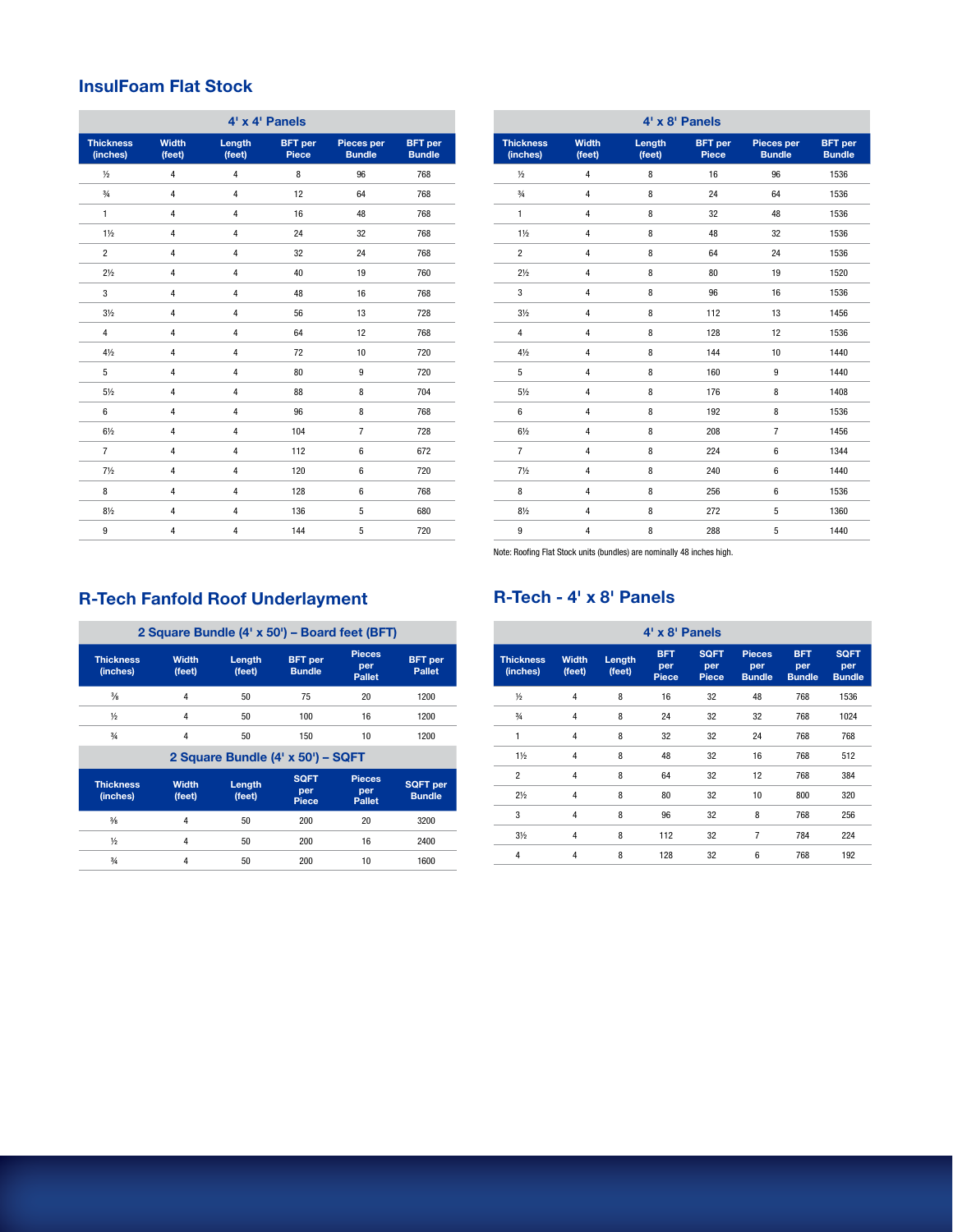# **Tapered A, C and E Panels**

## **A Panels – 1**/**8" per foot**

| Panel<br><b>Designation</b> | From<br>(inches) | <b>To</b><br>(inches) | Average<br><b>Thickness</b><br>(inches) |
|-----------------------------|------------------|-----------------------|-----------------------------------------|
| A <sub>1</sub>              | $0^*$            | $\frac{1}{2}$         | $\frac{1}{4}$                           |
| A <sub>2</sub>              | $\frac{1}{2}$    | 1                     | $\frac{3}{4}$                           |
| A <sub>3</sub>              | 1                | $1\frac{1}{2}$        | $1\frac{1}{4}$                          |
| A <sub>4</sub>              | $1\frac{1}{2}$   | $\overline{c}$        | $1\frac{3}{4}$                          |
| A <sub>5</sub>              | $\overline{c}$   | $2\frac{1}{2}$        | $2\frac{1}{4}$                          |
| A <sub>6</sub>              | $2\frac{1}{2}$   | 3                     | $2^{3}/_{4}$                            |
| <b>A7</b>                   | 3                | $3\frac{1}{2}$        | $3\frac{1}{4}$                          |
| A <sub>8</sub>              | 3 <sub>2</sub>   | 4                     | $3\frac{3}{4}$                          |
| A <sub>9</sub>              | 4                | $4\frac{1}{2}$        | $4\frac{1}{4}$                          |
| A10                         | $4\frac{1}{2}$   | 5                     | 43/4                                    |
| A11                         | 5                | 51/2                  | 51/4                                    |
| A12                         | 51/2             | 6                     | 53/4                                    |

\* Zero (0) dimensions are a nominal 1/8" actual.

## C Panels – 1/4" per foot

| Panel<br><b>Designation</b> | From<br>(inches) | <b>To</b><br>(inches) | Average<br><b>Thickness</b><br>(inches) |
|-----------------------------|------------------|-----------------------|-----------------------------------------|
| C <sub>1</sub>              | $0^*$            | 1                     | $\frac{1}{2}$                           |
| C <sub>2</sub>              | 1                | $\overline{c}$        | $1\frac{1}{2}$                          |
| C3                          | $\overline{2}$   | 3                     | $2\frac{1}{2}$                          |
| C <sub>4</sub>              | 3                | 4                     | $3\frac{1}{2}$                          |
| C <sub>5</sub>              | 4                | 5                     | $4\frac{1}{2}$                          |
| C <sub>6</sub>              | 5                | 6                     | $5\frac{1}{2}$                          |
| C7                          | 6                | 7                     | $6\frac{1}{2}$                          |
| C <sub>8</sub>              | 7                | 8                     | $7\frac{1}{2}$                          |
| C <sub>9</sub>              | 8                | 9                     | $8\frac{1}{2}$                          |
| C10                         | 9                | 10                    | $9\frac{1}{2}$                          |
| C11                         | 10               | 11                    | 101/2                                   |
| C12                         | 11               | 12                    | 111/2                                   |

\* Zero (0) dimensions are a nominal 1⁄8" actual.

#### **E Panels – ½" per foot**

| Panel<br><b>Designation</b> | From<br>(inches) | To<br>(inches) | Average<br><b>Thickness</b><br>(inches) |
|-----------------------------|------------------|----------------|-----------------------------------------|
| E1                          | $0^*$            | $\overline{2}$ | 1                                       |
| E <sub>2</sub>              | $\overline{c}$   | 4              | 3                                       |
| E <sub>3</sub>              | 4                | 6              | 5                                       |
| <b>E4</b>                   | 6                | 8              | 7                                       |
| E <sub>5</sub>              | 8                | 10             | 9                                       |
| E <sub>6</sub>              | 10               | 12             | 11                                      |
| <b>E7</b>                   | 12               | 14             | 13                                      |
| E8                          | 14               | 16             | 15                                      |
| E9                          | 16               | 18             | 17                                      |
| E10                         | 18               | 20             | 19                                      |
| E11                         | 20               | 22             | 21                                      |
| E12                         | 22               | 24             | 23                                      |

\* Zero (0) dimensions are a nominal 1⁄8" actual.

| 4' x 4' Panels         |                  |                                |                                       |                                 |  |
|------------------------|------------------|--------------------------------|---------------------------------------|---------------------------------|--|
| <b>Width</b><br>(feet) | Length<br>(feet) | <b>BFT</b> per<br><b>Piece</b> | <b>Pieces</b><br>per<br><b>Bundle</b> | <b>BFT</b> per<br><b>Bundle</b> |  |
| 4                      | 4                | 5                              | 154                                   | 770                             |  |
| 4                      | 4                | 12                             | 64                                    | 768                             |  |
| 4                      | 4                | 20                             | 38                                    | 760                             |  |
| 4                      | 4                | 28                             | 26                                    | 728                             |  |
| 4                      | 4                | 36                             | 20                                    | 720                             |  |
| 4                      | 4                | 44                             | 16                                    | 704                             |  |
| 4                      | 4                | 52                             | 14                                    | 728                             |  |
| 4                      | 4                | 60                             | 12                                    | 720                             |  |
| 4                      | 4                | 68                             | 10                                    | 680                             |  |
| 4                      | 4                | 76                             | 10                                    | 760                             |  |
| 4                      | 4                | 84                             | 8                                     | 672                             |  |
| 4                      | 4                | 92                             | 8                                     | 736                             |  |

| 4' x 4' Panels          |                         |                                |                                       |                                 |  |
|-------------------------|-------------------------|--------------------------------|---------------------------------------|---------------------------------|--|
| <b>Width</b><br>(feet)  | Length<br>(feet)        | <b>BFT</b> per<br><b>Piece</b> | <b>Pieces</b><br>per<br><b>Bundle</b> | <b>BFT</b> per<br><b>Bundle</b> |  |
| $\overline{\mathbf{4}}$ | 4                       | 9                              | 84                                    | 756                             |  |
| 4                       | 4                       | 24                             | 32                                    | 768                             |  |
| 4                       | 4                       | 40                             | 18                                    | 720                             |  |
| 4                       | 4                       | 56                             | 12                                    | 672                             |  |
| 4                       | 4                       | 72                             | 10                                    | 720                             |  |
| 4                       | 4                       | 88                             | 8                                     | 704                             |  |
| $\overline{\mathbf{4}}$ | $\overline{\mathbf{4}}$ | 104                            | 6                                     | 624                             |  |
| 4                       | 4                       | 120                            | 6                                     | 720                             |  |
| 4                       | 4                       | 136                            | 4                                     | 544                             |  |
| 4                       | 4                       | 152                            | 4                                     | 608                             |  |
| 4                       | 4                       | 168                            | 4                                     | 672                             |  |
| 4                       | 4                       | 184                            | 4                                     | 736                             |  |

|                        | 4' x 8' Panels   |                         |                                       |                                 |  |  |
|------------------------|------------------|-------------------------|---------------------------------------|---------------------------------|--|--|
| <b>Width</b><br>(feet) | Length<br>(feet) | <b>BFT</b> per<br>Piece | <b>Pieces</b><br>per<br><b>Bundle</b> | <b>BFT</b> per<br><b>Bundle</b> |  |  |
| 4                      | 8                | 10                      | 154                                   | 1,540                           |  |  |
| 4                      | 8                | 24                      | 64                                    | 1,536                           |  |  |
| 4                      | 8                | 40                      | 38                                    | 1,520                           |  |  |
| 4                      | 8                | 56                      | 26                                    | 1,456                           |  |  |
| 4                      | 8                | 72                      | 20                                    | 1,440                           |  |  |
| 4                      | 8                | 88                      | 16                                    | 1,408                           |  |  |
| 4                      | 8                | 104                     | 14                                    | 1,456                           |  |  |
| 4                      | 8                | 120                     | 12                                    | 1,440                           |  |  |
| 4                      | 8                | 136                     | 10                                    | 1,360                           |  |  |
| 4                      | 8                | 152                     | 10                                    | 1,520                           |  |  |
| 4                      | 8                | 168                     | 8                                     | 1,344                           |  |  |
| 4                      | 8                | 184                     | 8                                     | 1,472                           |  |  |

|                        | 4' x 8' Panels   |                                |                                       |                                 |  |  |
|------------------------|------------------|--------------------------------|---------------------------------------|---------------------------------|--|--|
| <b>Width</b><br>(feet) | Length<br>(feet) | <b>BFT</b> per<br><b>Piece</b> | <b>Pieces</b><br>per<br><b>Bundle</b> | <b>BFT</b> per<br><b>Bundle</b> |  |  |
| 4                      | 8                | 18                             | 84                                    | 1,512                           |  |  |
| 4                      | 8                | 48                             | 32                                    | 1,536                           |  |  |
| 4                      | 8                | 80                             | 18                                    | 1,440                           |  |  |
| 4                      | 8                | 112                            | 12                                    | 1,344                           |  |  |
| 4                      | 8                | 144                            | 10                                    | 1,440                           |  |  |
| 4                      | 8                | 176                            | 8                                     | 1,408                           |  |  |
| 4                      | 8                | 208                            | 6                                     | 1,248                           |  |  |
| 4                      | 8                | 240                            | 6                                     | 1,440                           |  |  |
| 4                      | 8                | 272                            | 4                                     | 1,088                           |  |  |
| 4                      | 8                | 304                            | 4                                     | 1,216                           |  |  |
| 4                      | 8                | 336                            | 4                                     | 1,344                           |  |  |
| 4                      | 8                | 368                            | 4                                     | 1,472                           |  |  |

| 4' x 4' Panels         |                  |                                |                                       |                                 |  |
|------------------------|------------------|--------------------------------|---------------------------------------|---------------------------------|--|
| <b>Width</b><br>(feet) | Length<br>(feet) | <b>BFT</b> per<br><b>Piece</b> | <b>Pieces</b><br>per<br><b>Bundle</b> | <b>BFT</b> per<br><b>Bundle</b> |  |
| 4                      | 4                | 17                             | 44                                    | 748                             |  |
| 4                      | 4                | 48                             | 16                                    | 768                             |  |
| 4                      | 4                | 80                             | 8                                     | 640                             |  |
| 4                      | 4                | 112                            | 6                                     | 672                             |  |
| 4                      | 4                | 144                            | 4                                     | 576                             |  |
| 4                      | 4                | 176                            | 4                                     | 704                             |  |
| 4                      | 4                | 208                            | $\overline{2}$                        | 416                             |  |
| 4                      | 4                | 240                            | $\overline{c}$                        | 480                             |  |
| 4                      | 4                | 272                            | $\overline{2}$                        | 544                             |  |
| 4                      | 4                | 304                            | $\overline{2}$                        | 608                             |  |
| 4                      | 4                | 336                            | $\overline{c}$                        | 672                             |  |
| 4                      | 4                | 368                            | $\overline{c}$                        | 736                             |  |

| 4' x 8' Panels         |                  |                                                                         |                |                                 |  |  |  |  |
|------------------------|------------------|-------------------------------------------------------------------------|----------------|---------------------------------|--|--|--|--|
| <b>Width</b><br>(feet) | Length<br>(feet) | <b>Pieces</b><br><b>BFT</b> per<br>per<br><b>Piece</b><br><b>Bundle</b> |                | <b>BFT</b> per<br><b>Bundle</b> |  |  |  |  |
| 4                      | 8                | 34                                                                      | 44             | 1,496                           |  |  |  |  |
| 4                      | 8                | 96                                                                      | 16             | 1,536                           |  |  |  |  |
| 4                      | 8                | 160                                                                     | 8              | 1,280                           |  |  |  |  |
| 4                      | 8                | 224                                                                     | 6              | 1,344                           |  |  |  |  |
| 4                      | 8                | 288                                                                     | 4              | 1,152                           |  |  |  |  |
| 4                      | 8                | 352                                                                     | 4              | 1,408                           |  |  |  |  |
| 4                      | 8                | 416                                                                     | $\overline{2}$ | 832                             |  |  |  |  |
| 4                      | 8                | 480                                                                     | $\overline{2}$ | 960                             |  |  |  |  |
| 4                      | 8                | 544                                                                     | $\overline{2}$ | 1,088                           |  |  |  |  |
| 4                      | 8                | 608                                                                     | $\overline{c}$ | 1,216                           |  |  |  |  |
| 4                      | 8                | 672                                                                     | $\overline{2}$ | 1,344                           |  |  |  |  |
| 4                      | 8                | 736                                                                     | $\overline{2}$ | 1,472                           |  |  |  |  |